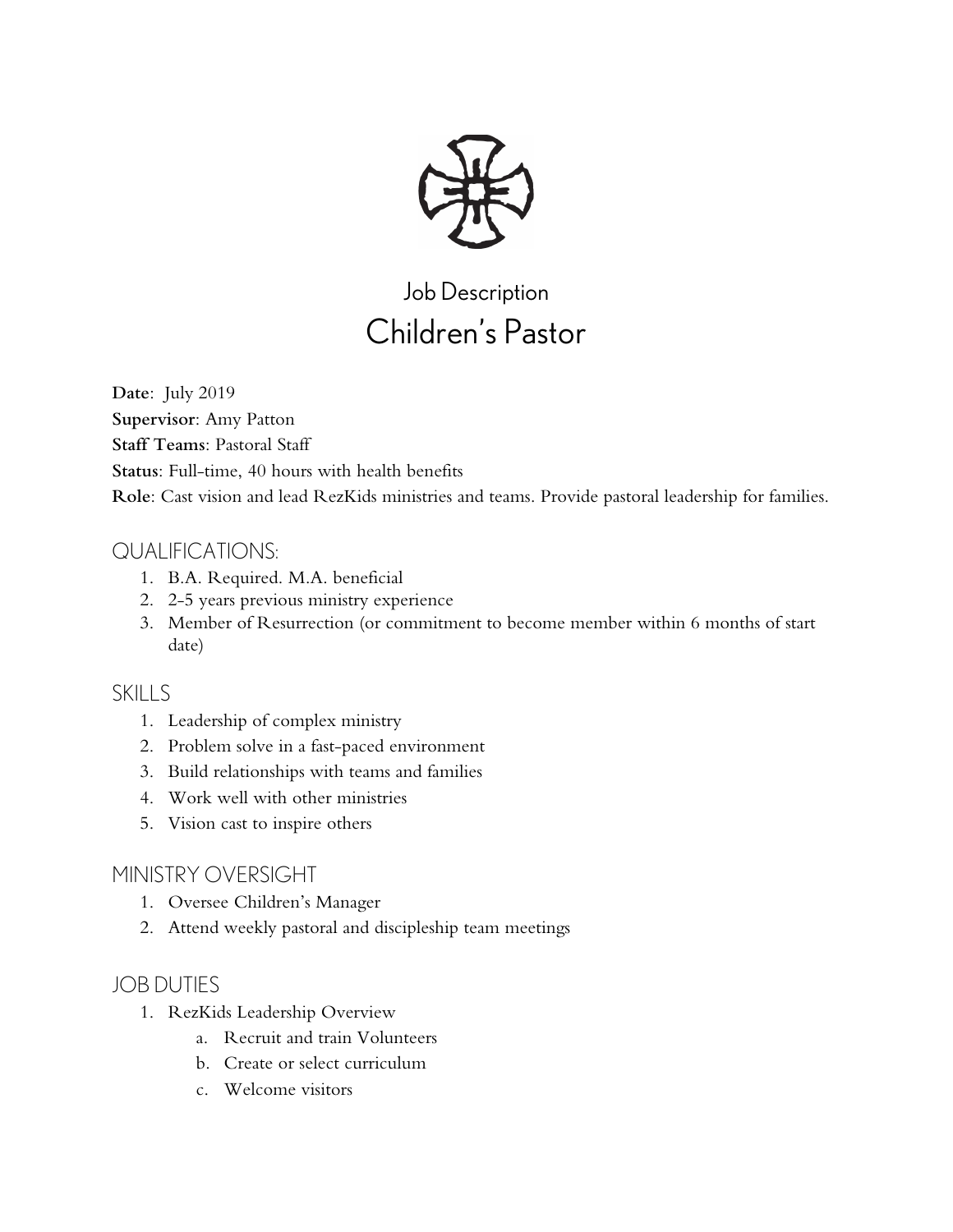- d. Pastor families
- 2. Collaborate and Communicate
	- a. Integrate children into the life of the church
	- b. Represent RK to the church at large
	- c. Collaborate with pastoral staff to ensure RK is integrated into all church ministries
	- d. Enforce and train in safety protection practices
	- e. Set up Sunday morning, and lead Prayer Circle ½ hour before services
- 3. Sunday Morning Leadership
	- a. Set up Sunday morning, and lead Prayer Circle ½ hour before services
	- b. Quick problem solving and low stress in pressure situations (i.e. multiple team members don't show up)
	- c. Pastoral connection with all families
- 4. Elementary
	- a. Create and enrich curriculum
	- b. Oversee music selection
	- c. Choose summer curriculum
- 5. Nursery & Preschool
	- a. Oversee curriculum
	- b. support staff
- 6. Special Needs Ministry
	- a. Continue developing the special needs ministry
	- b. Recruit and train personal buddies for special needs children
	- c. Pastoral appointments with parents to resource and shepherd their children
- 7. Midweek Ministry
	- a. Recruit activity leaders and shepherds
	- b. Create devotional curriculum to complement the activities
- 8. Family Discipleship
	- a. Provide pastoral care for families in conjunction with Pastoral Care Pastor
	- b. Recruit speakers and oversee the creation of adult classes pertaining to the discipleship of children.
	- c. Give families resources for family discipleship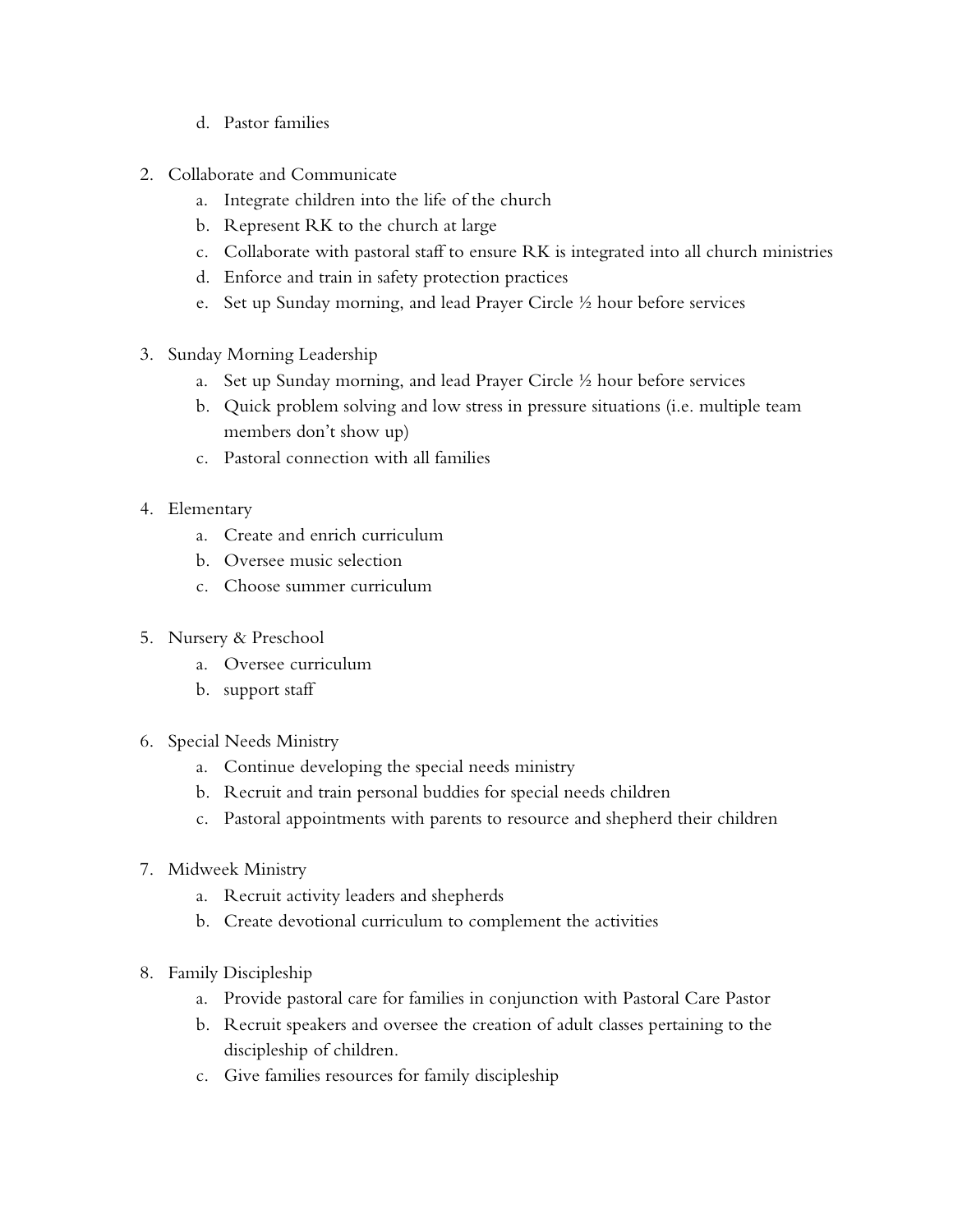- 9. Welcome Center
	- a. Recruit and oversee welcome team
	- b. Personally welcome new families

#### 10. Baptism

- a. Lead baptism class
- b. Meet with older children and parents of younger children
- c. Lead rehearsal
- d. Oversee ceremony
- e. Collaborate with clergy re: special cases
- 11. Integrate Children Into the Life of the Church
	- a. Feast days, Christmas, Holy Week etc.
	- b. Children's choir
- 12. Budget & Communications
	- a. Create a biweekly email for families
	- b. Represent Rez Kids to the greater church
	- c. Monitor lines regularly
	- d. Plan upcoming year's budget

Fair Labor Standards Act (FLSA)

**Status**: Exempt (full -time)

**Duties**: Ministerial, Lead the ministry of RezKids

**Description**: Exempt = No overtime paid.

FLSA does not apply because of the ministerial exception and essential job duties that include spiritual activities.

#### Americans with Disabilities Act (ADA)

*Job Performance Requirements*:

- Receive Masters degree level of education.
- Occasionally/frequently work weekends
- Must be able to sit in a stationary position for 50% of the time
- Occasional kneeling and bending to re-stock supplies.
- Occasional reaching to gain access to supplies.